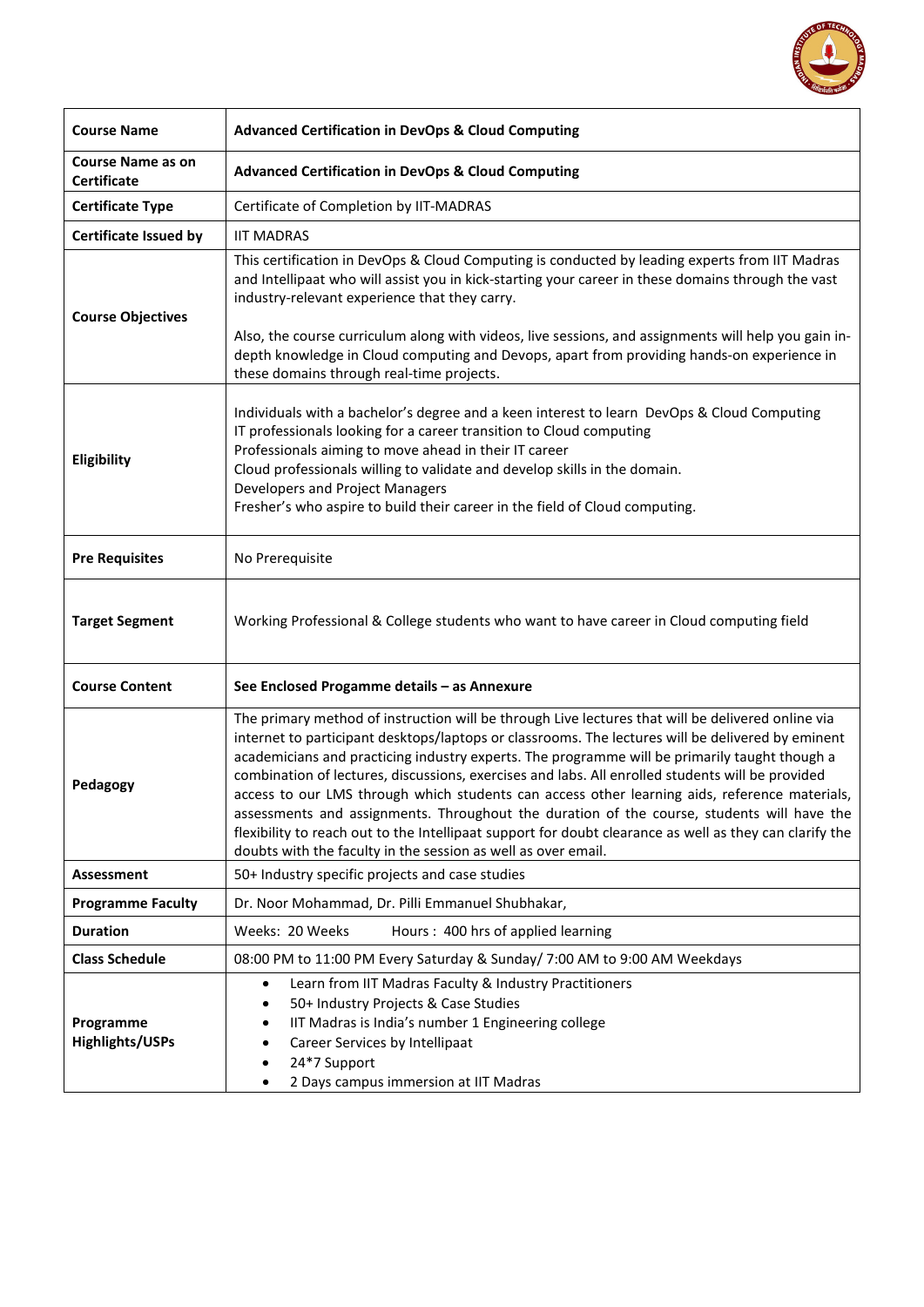

|                   | 3 Guaranteed Interviews by Intellipaat<br>$\bullet$ |                  |  |
|-------------------|-----------------------------------------------------|------------------|--|
| <b>Total Fees</b> |                                                     | Total Fees (Rs.) |  |
|                   | <b>Total Programme</b><br>Fee                       | + GST            |  |